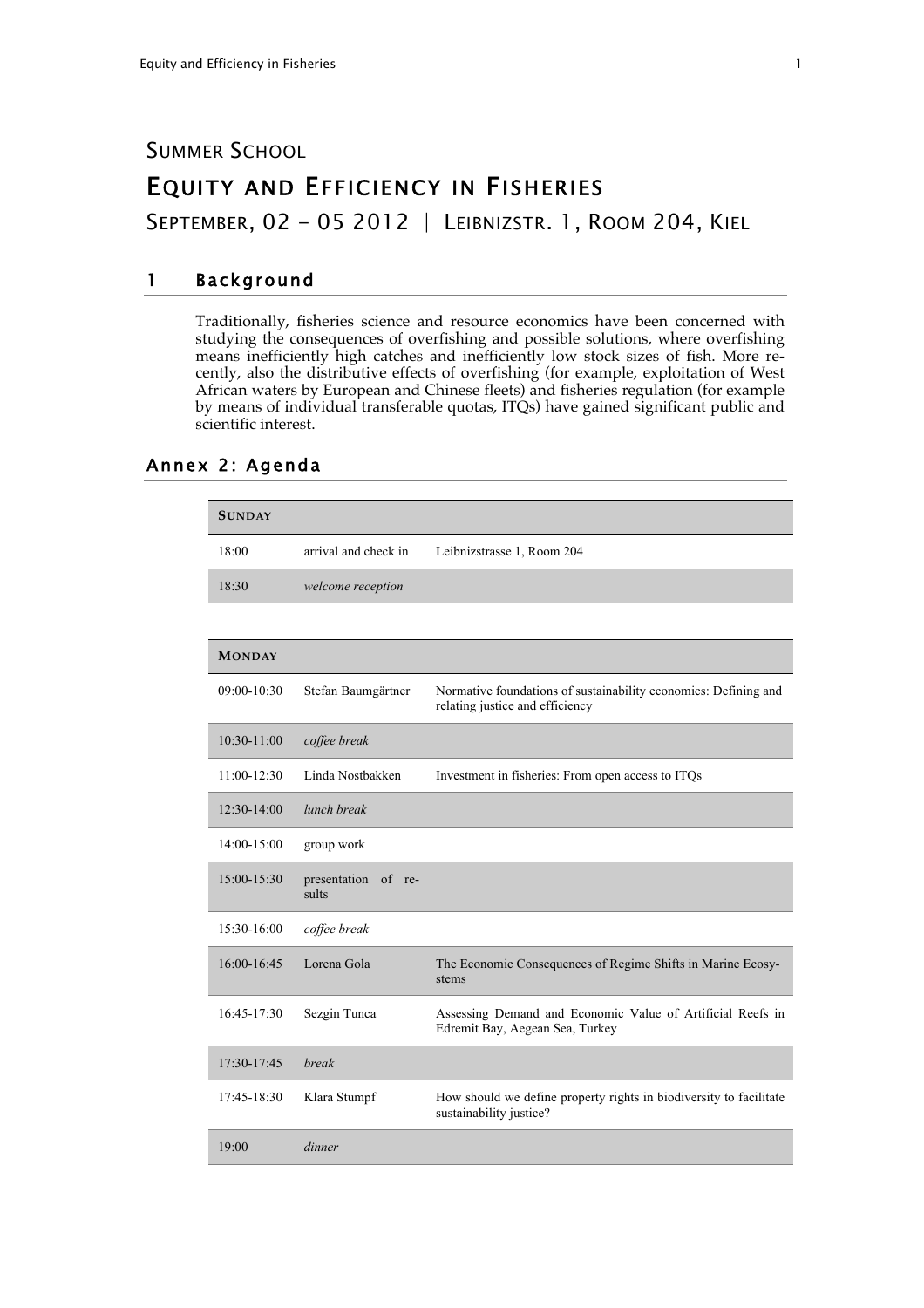| <b>TUESDAY</b>  |                                 |                                                                                                                           |
|-----------------|---------------------------------|---------------------------------------------------------------------------------------------------------------------------|
| $09:00 - 10:30$ | Christian Möllmann              | Regime shifts in marine ecosystems - importance of overfishing<br>and implications for management                         |
| $10:30-11:00$   | coffee break                    |                                                                                                                           |
| $11:00-12:30$   | Jean-Marie Baland               | Forest degradation and the role of the state: the case of Hi-<br>malayan forests in Nepal and India                       |
| $12:30-14:00$   | lunch break                     |                                                                                                                           |
| 14:00-15:00     | group work                      |                                                                                                                           |
| 15:00-15:30     | presentation of re-<br>sults    |                                                                                                                           |
| 15:30-16:00     | coffee break                    |                                                                                                                           |
| 16:00-16:45     | $Si-$<br>Iyemperumal<br>varaman | Food fish or feed fish – An analysis of fishmeal utilization from a<br>developing country perspective                     |
| $16:45-17:30$   | Frederik Noack                  | Redistribution and Development in Resource Abundant Econo-<br>mies: Theory and Evidence from Fishing Communities in India |
| 17:30-17:45     | break                           |                                                                                                                           |
| 17:45-18:30     | Marie Riekhof                   | Will Lower Interest Rates Trap Households as Unskilled Labor in<br>Small-scale Fisheries?                                 |
| 19:00           | dinner                          |                                                                                                                           |

| Wednesday       |                                   |                                                                                                                                                                      |  |
|-----------------|-----------------------------------|----------------------------------------------------------------------------------------------------------------------------------------------------------------------|--|
| $09:00 - 09:45$ | Eva Papaioannou                   | The response of the German Baltic Small-Scale Fishery sector to<br>past changes (2000-2009) in the level of exploitation of fish<br>$resources - A spatial approach$ |  |
| $09:45-10:30$   | Julia Hoffmann                    | European fisheries policy and the common pool problem in the<br>Council of ministers                                                                                 |  |
| 10:30-11:00     | coffee break                      |                                                                                                                                                                      |  |
| 11:00-11:45     | Max Stöven                        | Privatizing renewable resources: Who gains, who loses?                                                                                                               |  |
| $11:45 - 12:30$ | Nikolai Hoberg                    | Irreversibility, ignorance, and the intergenerational equity-<br>efficiency trade-off                                                                                |  |
| $12:30-13:30$   | lunch break                       |                                                                                                                                                                      |  |
| $13:30-18:30$   | excursion (boat trip<br>to Laboe) |                                                                                                                                                                      |  |
| 19:00           | dinner                            |                                                                                                                                                                      |  |